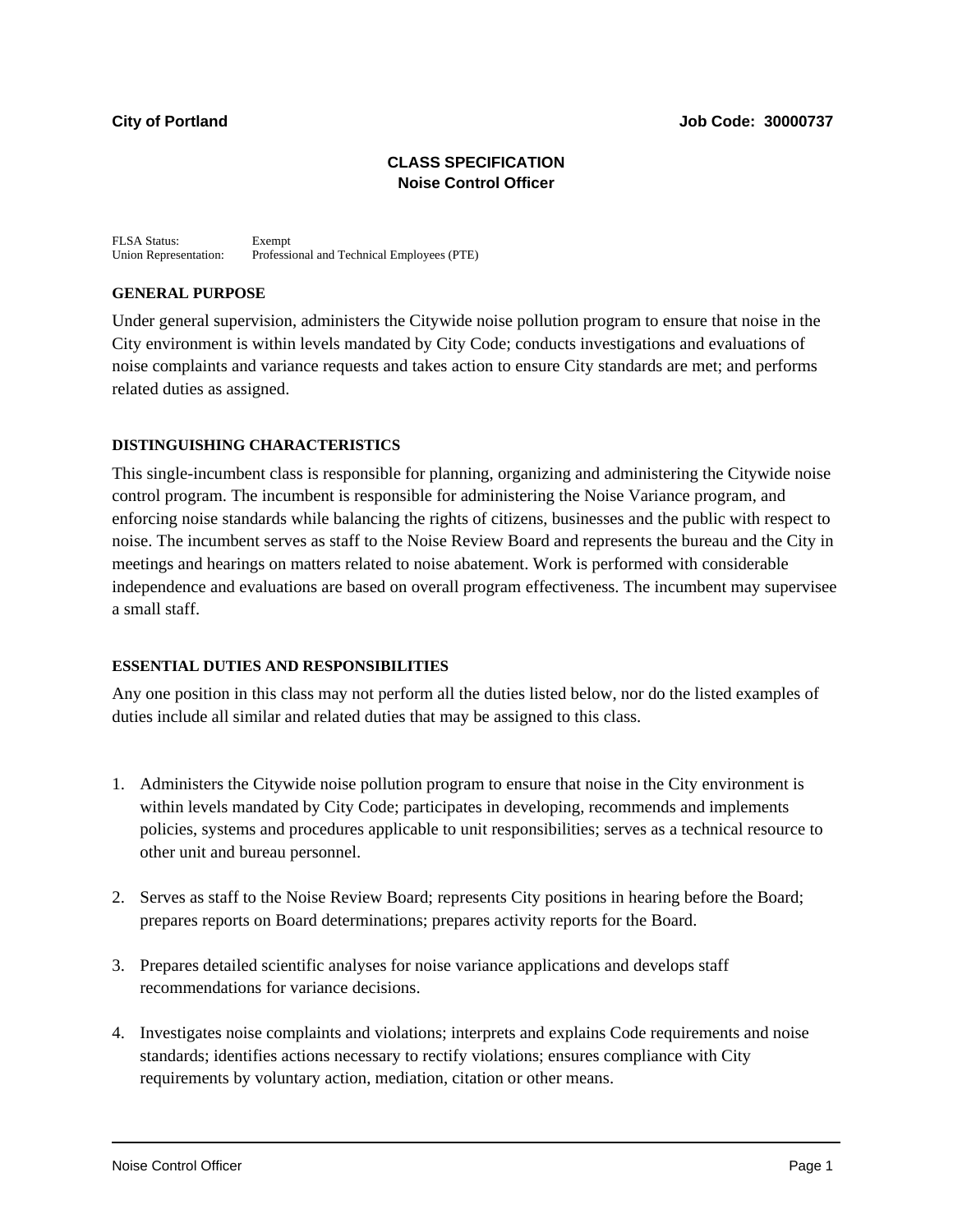- 5. Represents the bureau at meetings, to the media, at industry organizations and service clubs; gives testimony in court actions; meets with other City agencies, explains technical issues, makes cooperative decisions, and interprets regulations.
- 6. Provides leadership in creating a high performance, service-oriented work environment that supports the City's and bureau's mission, objectives and service expectations.

### **OTHER DUTIES**

- 1. Maintains records of all noise complaints, investigations and resolutions.
- 2. Provides technical assistance to other governmental agencies and the public.
- 3. May supervise a small staff.

### **MINIMUM QUALIFICATIONS**

#### **Knowledge of:**

- 1. Federal, state, local and City code, law and regulations on acoustical standards.
- 2. Principles and practices of acoustical science.
- 3. Acoustical research methodologies and equipment, including scientific measurement techniques and equipment calibration.
- 4. Principles and practices of business communication appropriate to both technical and nontechnical audiences.
- 5. Principles and practices of effective supervision.

#### **Ability to:**

- 1. Plan and administer an overall program to ensure enforcement of the City's noise regulations and standards.
- 2. Conduct thorough and scientifically valid evaluations and investigations of applications for noise variances and noise complaints and reach sound conclusions and recommendations.
- 3. Operate scientific acoustical measurement equipment.
- 4. Coordinate the activities of multiple agencies to resolve enforcement issues.
- 5. Represent the City effectively in hearings before the Noise Review Board and in meetings with groups and individuals.